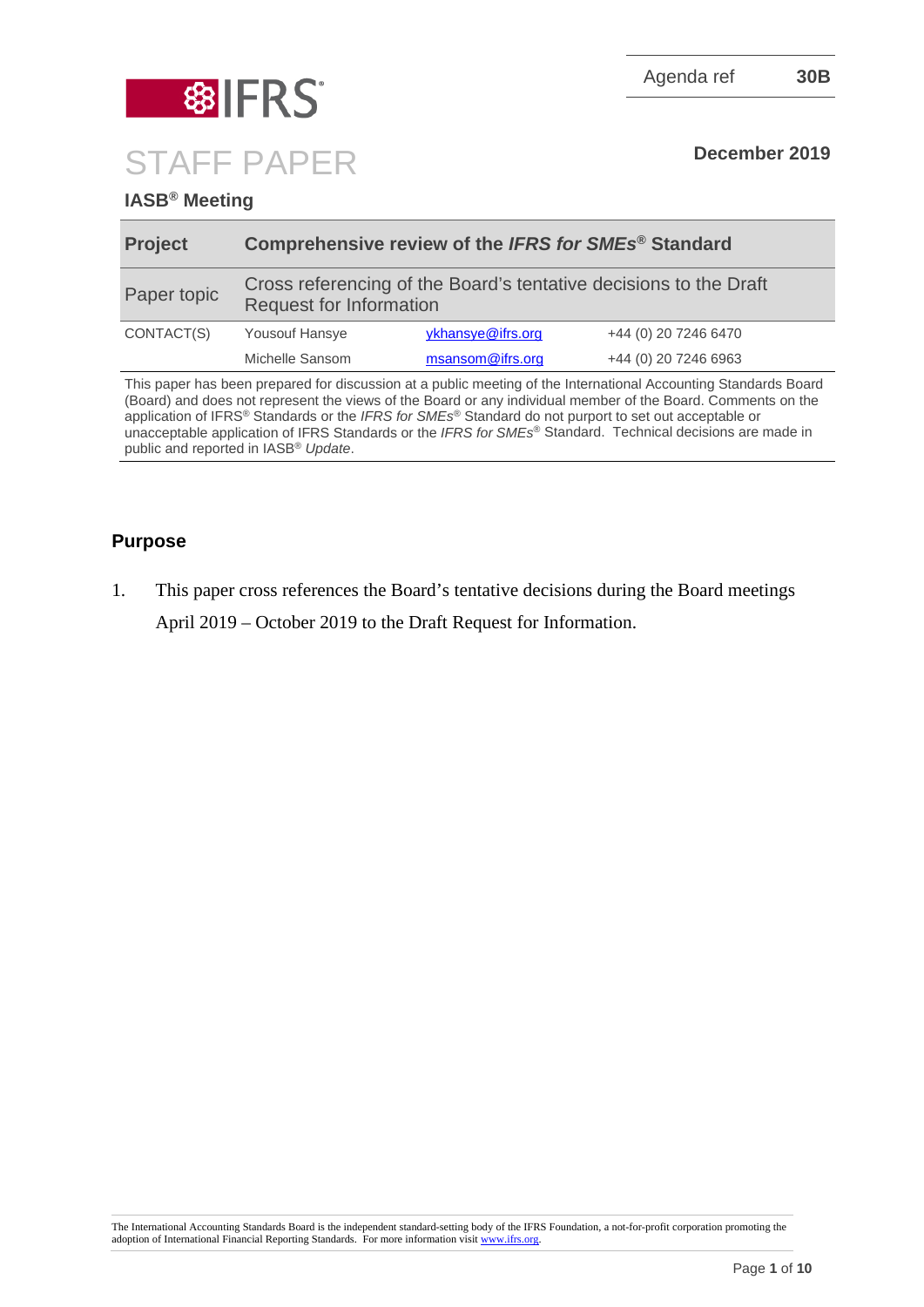|          | Staff condensed summary of the Board's tentative decisions                                                                                                                                                                                                                                                                                                                                                                         | <b>Board</b><br>meeting              | <b>Draft RFI</b><br><b>Reference</b>                                                             |
|----------|------------------------------------------------------------------------------------------------------------------------------------------------------------------------------------------------------------------------------------------------------------------------------------------------------------------------------------------------------------------------------------------------------------------------------------|--------------------------------------|--------------------------------------------------------------------------------------------------|
|          | A full record of the Board's tentative decisions on the 2019 Comprehensive Review of the IFRS for SMEs Standard are available from the February 2019–<br>October 2019 IASB Updates. All drafting in this summary is illustrative only and subject to change.                                                                                                                                                                       |                                      |                                                                                                  |
|          | Project plan<br>(March 2019 Agenda Paper 30)                                                                                                                                                                                                                                                                                                                                                                                       |                                      |                                                                                                  |
| 1.<br>2. | The Board established the proposed project timeline for the 2019 Comprehensive Review of the IFRS for SMEs Standard (2019 Review).<br>The Board tentatively decided that the Request for Information should specifically request views on whether and, if so, how the IFRS for<br>SMEs Standard should be updated to take account of new and amended IFRS Standards not currently incorporated into the IFRS for<br>SMEs Standard. | February 2019                        | [Refer:<br><b>Introduction</b><br>paragraphs 3<br>and 11]                                        |
|          | Scope of the IFRS for SMEs Standard<br>(September 2019 Agenda Paper 30A)                                                                                                                                                                                                                                                                                                                                                           |                                      |                                                                                                  |
| 3.       | The Board decided not to seek views in the request for information to be published as part of the 2019 Review (request for information) on<br>adjusting the scope of the IFRS for SMEs Standard to include some publicly accountable entities.                                                                                                                                                                                     | September<br>2019                    | [Refer:<br><b>Introduction</b><br>paragraph 16<br><b>Appendix B,</b><br>paragraphs<br>$B7 - B13$ |
|          | Alignment principles to be applied when considering whether and how the IFRS for SMEs Standard should be updated for new and amended full IFRS<br><b>Standards</b><br>(March 2019 Agenda Paper 30 and May 2019 Agenda Paper 30A)                                                                                                                                                                                                   |                                      |                                                                                                  |
| 4.       | The Board tentatively decided that the Request for Information to be issued as part of the 2019 Review should request views on whether<br>and, if so, how the IFRS for SMEs Standard should be aligned with new and amended IFRS Standards not currently incorporated into the<br>IFRS for SMEs Standard.                                                                                                                          | <b>March 2019</b><br><b>May 2019</b> | <b>[Refer: Part A</b><br>paragraphs<br>29-41, G1A,<br>G1B, G2 and                                |
| 5.       | In deciding whether and how the IFRS for SMEs Standard should be aligned with new and amended IFRS Standards not currently<br>incorporated into the IFRS for SMEs Standard the Board would apply three principles:                                                                                                                                                                                                                 |                                      | G3]                                                                                              |
|          | relevance to SMEs;<br>a.                                                                                                                                                                                                                                                                                                                                                                                                           |                                      |                                                                                                  |
|          | simplicity; and<br>b.<br>faithful representation.<br>C.                                                                                                                                                                                                                                                                                                                                                                            |                                      |                                                                                                  |
|          |                                                                                                                                                                                                                                                                                                                                                                                                                                    |                                      |                                                                                                  |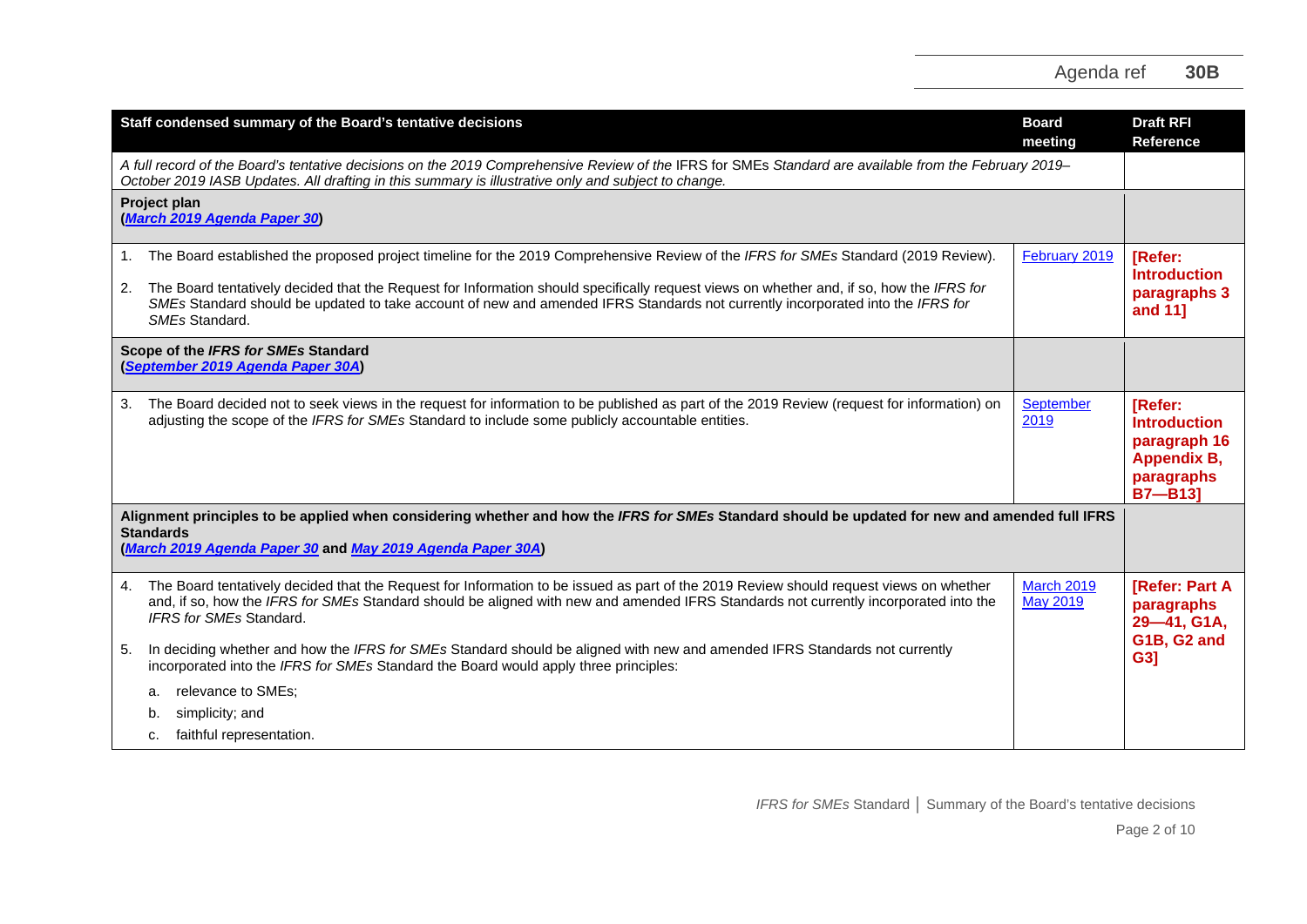| Staff condensed summary of the Board's tentative decisions<br><b>Board</b><br>meeting                                |                                                                                                                                                                                                                                                                                                                                                                                                                                                                                                                                                                                                                                                                                                                                                                                                                                                                                                                                                                                                                 |                   | <b>Draft RFI</b><br><b>Reference</b>                                                             |
|----------------------------------------------------------------------------------------------------------------------|-----------------------------------------------------------------------------------------------------------------------------------------------------------------------------------------------------------------------------------------------------------------------------------------------------------------------------------------------------------------------------------------------------------------------------------------------------------------------------------------------------------------------------------------------------------------------------------------------------------------------------------------------------------------------------------------------------------------------------------------------------------------------------------------------------------------------------------------------------------------------------------------------------------------------------------------------------------------------------------------------------------------|-------------------|--------------------------------------------------------------------------------------------------|
| 2018 Conceptual Framework for Financial Reporting (2018 Conceptual Framework)<br>(March 2019 Agenda Paper 30)        |                                                                                                                                                                                                                                                                                                                                                                                                                                                                                                                                                                                                                                                                                                                                                                                                                                                                                                                                                                                                                 |                   |                                                                                                  |
| 6.                                                                                                                   | The Board tentatively decided that the Request for Information to be issued as part of the 2019 Review should request views on aligning<br>Section 2 Concepts and Pervasive Principles of the IFRS for SMEs Standard with the 2018 Conceptual Framework.                                                                                                                                                                                                                                                                                                                                                                                                                                                                                                                                                                                                                                                                                                                                                        | <b>March 2019</b> | <b>[Refer: Part B</b><br><b>S11</b>                                                              |
|                                                                                                                      | Aligning the IFRS for SMEs Standard with new and amended IFRS Standards not incorporated in the IFRS for SMEs Standard.                                                                                                                                                                                                                                                                                                                                                                                                                                                                                                                                                                                                                                                                                                                                                                                                                                                                                         |                   |                                                                                                  |
| IAS 19 Employee<br><b>Benefits</b><br><b>September 2019</b><br><b>Agenda Paper</b><br>30B                            | 7. The Board decided to seek views on:<br>a. retaining the current requirements in paragraph 28.24 of the IFRS for SMEs Standard on the accounting policy<br>election for actuarial gains and losses.<br>not aligning the IFRS for SMEs Standard with paragraph 127 of IAS 19 with regard to the determination of<br>b.<br>remeasurements of the net defined benefit liability or asset.<br>aligning the recognition requirements for termination benefits in paragraph 28.34 of the IFRS for SMEs<br>C.<br>Standard with those in IAS 19. Eight of 14 Board members agreed and five disagreed with this decision.<br>[Refer: Part B S8 and Appendix B paragraph B78]<br>current practice and application issues relating to the use of the simplifications permitted in paragraph 28.19 of<br>d.<br>the IFRS for SMEs Standard under the 'undue cost or effort' exemption. [Refer: Part C N3]<br>not aligning Section 28 of the IFRS for SMEs Standard with the other amendments made to IAS 19 in 2011.<br>е. | September<br>2019 | <b>[Refer: Part B</b><br>S8, Part C N3<br>and Appendix<br><b>B</b> paragraphs<br><b>B75-B78]</b> |
| <b>Previous Board</b><br>decisions-IAS 23<br><b>Borrowing Costs</b><br>(September 2019<br><b>Agenda Paper</b><br>30B | The Board decided not to seek views on whether and how to align the IFRS for SMEs Standard with IAS 23<br>8.<br><b>Borrowing Costs.</b>                                                                                                                                                                                                                                                                                                                                                                                                                                                                                                                                                                                                                                                                                                                                                                                                                                                                         | September<br>2019 |                                                                                                  |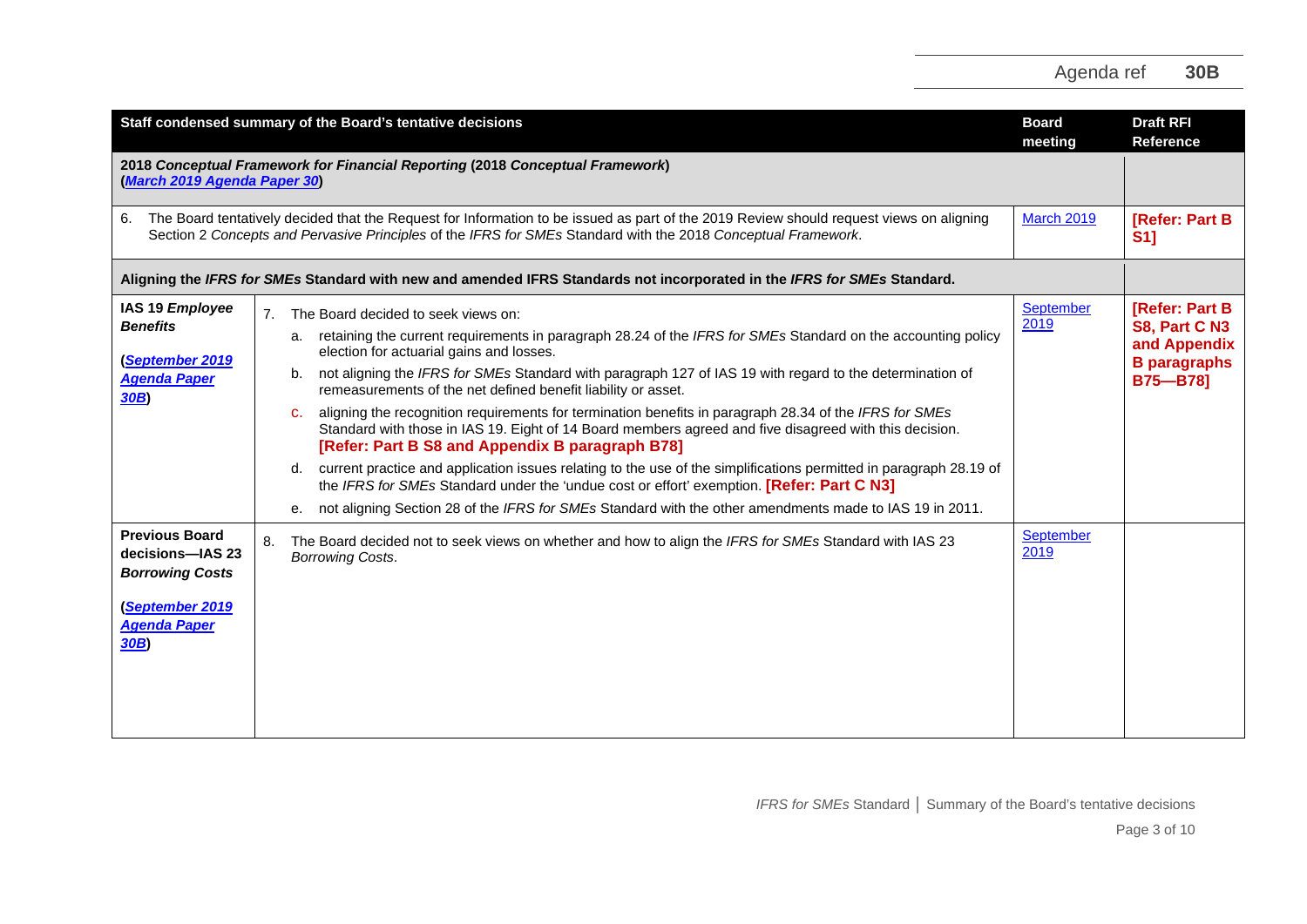|                                                             | Staff condensed summary of the Board's tentative decisions |                                                                                                                                                                                                                  |                  | <b>Draft RFI</b><br>Reference              |
|-------------------------------------------------------------|------------------------------------------------------------|------------------------------------------------------------------------------------------------------------------------------------------------------------------------------------------------------------------|------------------|--------------------------------------------|
| <b>IFRS 3 Business</b><br><b>Combinations</b>               | 9.                                                         | The Board tentatively decided that, in the Request for Information, it will seek views on aligning the IFRS for<br>SMEs Standard with IFRS 3. The Board tentatively decided to seek views on whether to:         | <b>July 2019</b> | [Refer: Part B<br><b>S5A, S5B,</b>         |
| <b>July 2019 Agenda</b><br>Paper 30A)                       |                                                            | introduce requirements for step acquisitions into the IFRS for SMEs Standard; [Refer: Part B S5A and<br>f.<br><b>Appendix B paragraph B601</b>                                                                   |                  | S5C and<br><b>Appendix B</b><br>paragraphs |
|                                                             |                                                            | align such requirements with IFRS 3, if introduced; [Refer: Part B S5A and Appendix B paragraph<br><b>B611</b>                                                                                                   |                  | <b>B55-B66]</b>                            |
|                                                             |                                                            | recognise acquisition-related costs as an expense at the time of the acquisition; [Refer: Part B S5B;<br>h.<br>Appendix B paragraphs B62(a) and B66(a)]                                                          |                  |                                            |
|                                                             |                                                            | require that contingent consideration be measured at fair value on initial recognition; [Refer: Part B S5B;<br>j.<br>Appendix B paragraph B62(b)]                                                                |                  |                                            |
|                                                             |                                                            | extend the undue cost or effort exemption to apply to the fair value measurement of the contingent<br>consideration; and [Refer: Part B S5B]                                                                     |                  |                                            |
|                                                             |                                                            | align the definition of a business. [Refer: Part B S5C]<br>k.                                                                                                                                                    |                  |                                            |
|                                                             |                                                            | 10. The Board tentatively decided it will clarify, in the Request for Information, that it does not intend to amend the<br>requirements in the IFRS for SMEs Standard to: [Refer: Appendix B paragraphs B63-B64] |                  |                                            |
|                                                             |                                                            | introduce the option to measure non-controlling interests at fair value;<br>a.                                                                                                                                   |                  |                                            |
|                                                             |                                                            | change the recognition criteria for recognising an intangible asset acquired in a business combination;<br>b.                                                                                                    |                  |                                            |
|                                                             |                                                            | clarify that an assembled workforce must not be recognised; and<br>c.                                                                                                                                            |                  |                                            |
|                                                             |                                                            | to provide additional guidance in relation to reacquired rights.<br>d.                                                                                                                                           |                  |                                            |
| <b>IFRS 9 Financial</b><br><b>Instruments</b> ( <b>June</b> |                                                            | 11. The Board tentatively decided to seek views, in the Request for Information, on aligning the IFRS for SMEs<br>Standard with IFRS 9 and, in particular, on:                                                   | <b>June 2019</b> | <b>[Refer: Part B</b><br><b>S3A, S3B,</b>  |
| 2019 Agenda<br>Paper 30C                                    |                                                            | introducing principles for the classification and measurement of financial assets based on contractual cash<br>a.<br>flows. [Refer: Part B S3A and Appendix B paragraphs B30-B34]                                |                  | S3C, S3D and<br><b>Appendix B</b>          |
|                                                             |                                                            | not amending the requirements of the IFRS for SMEs Standard for:<br>b.                                                                                                                                           |                  | paragraphs<br><b>B27-B491</b>              |
|                                                             |                                                            | the introduction of the fair value through other comprehensive income option for equity instruments;<br>i.<br>[Refer: Appendix B paragraph B32(a)]                                                               |                  |                                            |
|                                                             |                                                            | the initial recognition of financial instruments at the transaction price;<br>ii.                                                                                                                                |                  |                                            |
|                                                             |                                                            | financial liabilities and own credit; [Refer: Appendix B paragraph B46] and<br>iii.                                                                                                                              |                  |                                            |

*IFRS for SMEs* Standard **│** Summary of the Board's tentative decisions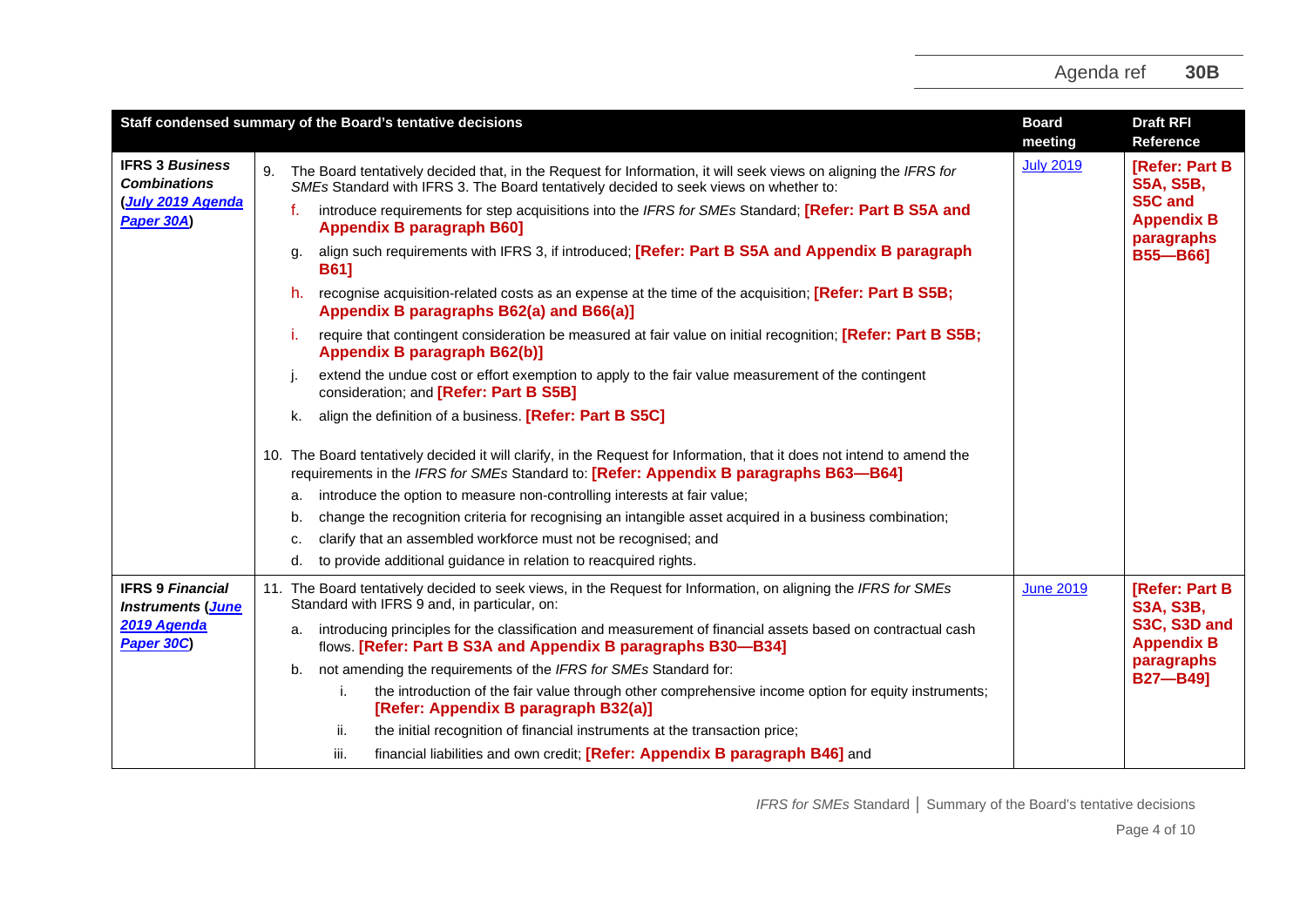|                                                                                                                   | Staff condensed summary of the Board's tentative decisions                                                                                                                                                                                                                                                                                                                                                                                                                                                                                                                                                                                                                                                                                                                                                                                                                                                                                          | <b>Board</b><br>meeting | <b>Draft RFI</b><br><b>Reference</b>                                                        |
|-------------------------------------------------------------------------------------------------------------------|-----------------------------------------------------------------------------------------------------------------------------------------------------------------------------------------------------------------------------------------------------------------------------------------------------------------------------------------------------------------------------------------------------------------------------------------------------------------------------------------------------------------------------------------------------------------------------------------------------------------------------------------------------------------------------------------------------------------------------------------------------------------------------------------------------------------------------------------------------------------------------------------------------------------------------------------------------|-------------------------|---------------------------------------------------------------------------------------------|
|                                                                                                                   | derecognition principles; [Refer: Appendix B paragraph B47]<br>iv.<br>the need for requirements on hedge accounting for entities applying the IFRS for SMEs Standard and, subject<br>C.<br>to clarifying those needs, on retaining the current requirements for hedge accounting in Section 12 Other<br>Financial Instrument Issues; [Refer: Part B S3C]<br>aligning the IFRS for SMEs Standard with the simplified approach in IFRS 9 for the impairment of financial<br>d.<br>assets; [Refer: Part B S3B and Appendix B paragraphs B35-B37]<br>the need for the fall back to IAS 39 Financial Instruments: Recognition and Measurement or IFRS 9 for entities<br>e.<br>applying the IFRS for SMEs Standard; and subject to clarifying the need for the fall back [Refer: Part B<br><b>S3D1</b><br>on changing the fall back to IAS 39 to a fall back to IFRS 9 if the IFRS for SMEs Standard is aligned with IFRS<br>f.<br>9. [Refer: Part B S3D] |                         |                                                                                             |
| <b>IFRS 10</b><br><b>Consolidated</b><br><b>Financial</b><br><b>Statements (July</b><br>2019 Agenda<br>Paper 30B) | 12. The Board tentatively decided that, in the Request for Information, it will seek views on aligning the IFRS for<br>SMEs Standard with IFRS 10. The Board tentatively decided to seek views on:<br>aligning the definition of control in Section 9 of the IFRS for SMEs Standard with IFRS 10; [Refer: Appendix<br>а.<br>B paragraphs B18-B24] and<br>retaining the presumption that an entity controls an investee if it has direct power over that investee solely from<br>α.<br>voting rights. [Refer: Part B S2A and Appendix B paragraphs B23-24]<br>13. The Board tentatively decided it will clarify in the Request for Information that it does not intend to introduce an<br>exception in the IFRS for SMEs Standard for the accounting for investment entities. [Refer: Part B S2B and<br><b>Appendix B paragraphs B25-B26]</b>                                                                                                        | <b>July 2019</b>        | <b>[Refer: Part B</b><br>S2A, S2B and<br><b>Appendix B</b><br>paragraphs<br><b>B15-B24]</b> |
| <b>IFRS 11 Joint</b><br><b>Arrangements</b><br>October 2019<br><b>Agenda Paper</b><br>30A)                        | 14. The Board tentatively decided to seek views in the request for information to be published as part of the 2019<br>Review on whether and how to align Section 15 with IFRS 11. In particular, the Board will seek views on:<br>applying the same definition of 'control' in full IFRS Standards and the IFRS for SMEs Standard. All 14 Board<br>а.<br>members agreed with this decision.<br>aligning the definition of 'joint control' in Section 15 with the definition in IFRS 11. Twelve of 14 Board members<br>b.<br>agreed and two disagreed with this decision.<br>retaining the accounting requirements of Section 15. Twelve of 14 Board members agreed and two disagreed<br>c.<br>with this decision.                                                                                                                                                                                                                                   | October 2019            | <b>[Refer: Part B</b><br>S4 and<br><b>Appendix B</b><br>paragraph<br><b>B50-B541</b>        |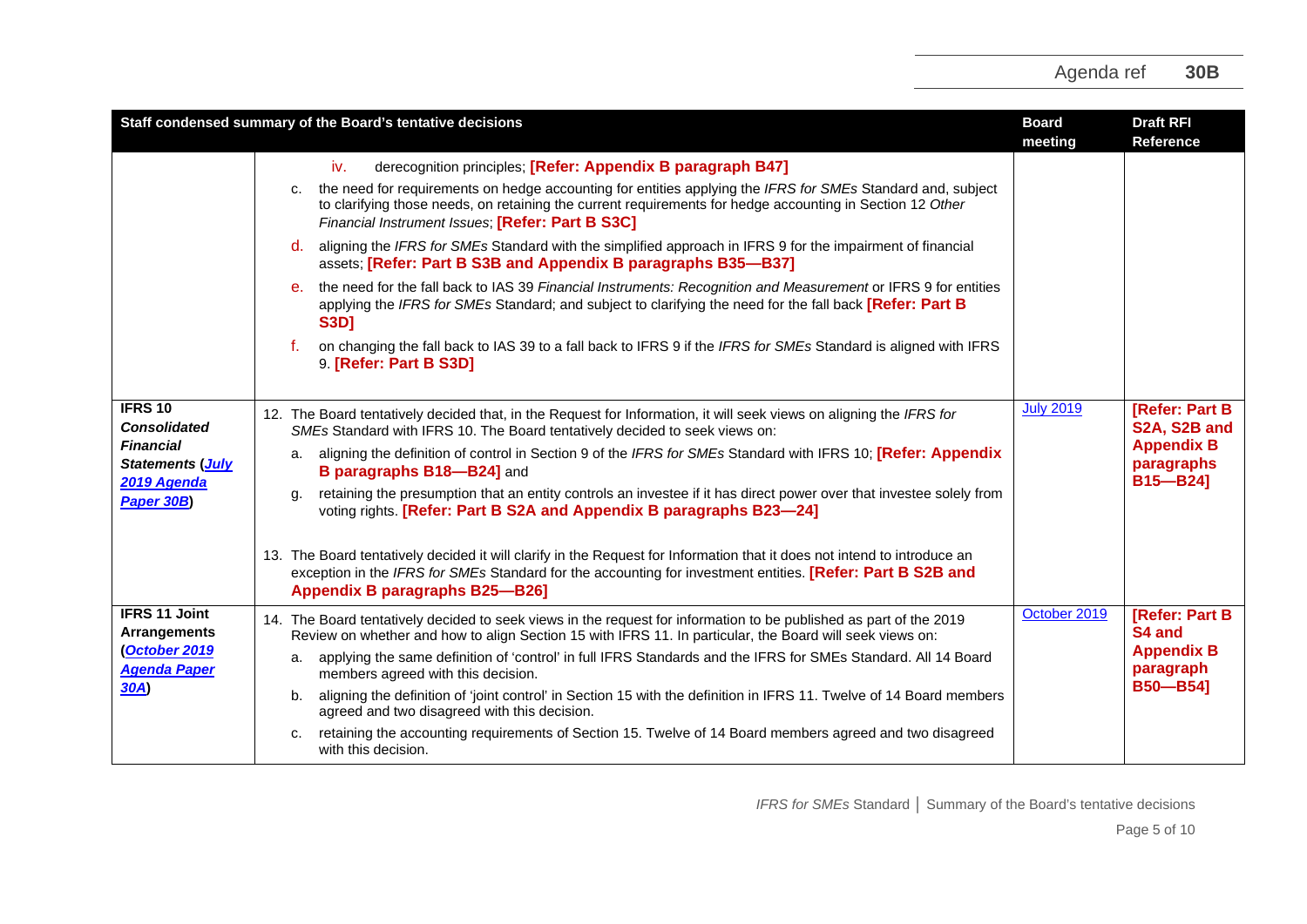|                                                                                                                   | Staff condensed summary of the Board's tentative decisions                                                                                                                                                                                                                                                   | <b>Board</b><br>meeting | <b>Draft RFI</b><br><b>Reference</b> |
|-------------------------------------------------------------------------------------------------------------------|--------------------------------------------------------------------------------------------------------------------------------------------------------------------------------------------------------------------------------------------------------------------------------------------------------------|-------------------------|--------------------------------------|
| <b>IFRS 13 Fair Value</b><br><b>Measurement</b>                                                                   | 15. The Board tentatively decided to seek views, in the Request for Information, on aligning the IFRS for SMEs<br>Standard with IFRS 13 and, in particular, on:                                                                                                                                              | <b>June 2019</b>        | <b>[Refer: Part B]</b><br>S9 and     |
| (June 2019<br><b>Agenda Paper</b>                                                                                 | aligning the definition of fair value in the IFRS for SMEs Standard with IFRS 13; [Refer: Part B S9(a) and<br>а.<br><b>Appendix B paragraph B81]</b>                                                                                                                                                         |                         | <b>Appendix B</b><br>paragraphs      |
| 30B                                                                                                               | aligning the guidance on fair value measurement in the IFRS for SMEs Standard with IFRS 13 so the fair value<br>b.<br>hierarchy incorporates the principles of the IFRS 13 fair value hierarchy, and also includes examples that<br>illustrate application of the hierarchy; [Refer: Part B S9(b) and S9(c)] |                         | B79-B83]                             |
|                                                                                                                   | moving the general disclosure requirements to a single location, alongside the guidance for fair value<br>C.<br>measurement, and on moving the guidance relating to amortised cost; and [Refer: Part B S9(d) and<br><b>Appendix B paragraph B83]</b>                                                         |                         |                                      |
|                                                                                                                   | moving the guidance for fair value measurement in the IFRS for SMEs Standard to Section 2 Concepts and<br>d.<br>Pervasive Principles. [Refer: Part B S9(d) and Appendix B paragraph B82]                                                                                                                     |                         |                                      |
|                                                                                                                   | 16. The Board tentatively decided not to seek views in the Request for Information on requiring the level in the<br>hierarchy at which fair value measurements are made to be disclosed.                                                                                                                     |                         |                                      |
| <b>IFRS 14</b><br><b>Regulatory</b><br><b>Deferral Accounts</b><br><b>June 2019</b><br><b>Agenda Paper</b><br>30D | 17. The Board tentatively decided to seek views, in the Request for Information, on not aligning the IFRS for SMEs<br>Standard with IFRS 14.                                                                                                                                                                 | <b>June 2019</b>        | <b>[Refer: Part C)</b><br>N1         |
| <b>IFRS 15 Revenue</b><br>from Contracts                                                                          | 18. The Board tentatively decided to seek views, in the Request for Information, on three approaches to aligning<br>the IFRS for SMEs Standard with IFRS 15. Specifically, the Board tentatively decided to seek views on:                                                                                   | <b>July 2019</b>        | [Refer: Part B<br>S7A, S7B and       |
| with Customers                                                                                                    | a. the three alternative approaches to be set out in the Request for Information: [Refer: Part B S7A]                                                                                                                                                                                                        |                         | <b>Appendix B</b>                    |
| (July 2019 Agenda<br>Paper 30D)                                                                                   | Alternative 1—modifying Section 23 of the IFRS for SMEs Standard to remove the clear differences in<br>i.<br>outcomes from applying Section 23 and IFRS 15, without a wholesale reworking of Section 23;<br>[Refer: Appendix B paragraph B74]                                                                |                         | paragraphs<br>$D73 - D74$ ]          |
|                                                                                                                   | Alternative 2-fully rewriting Section 23 to reflect the principles and language used in IFRS 15; and<br>ii.                                                                                                                                                                                                  |                         |                                      |
|                                                                                                                   | iii.<br>Alternative 3-omitting amendments to Section 23 from the 2019 Review.                                                                                                                                                                                                                                |                         |                                      |
|                                                                                                                   | identifying Alternative 1 as its preferred approach to alignment.<br>b.                                                                                                                                                                                                                                      |                         |                                      |

*IFRS for SMEs* Standard **│** Summary of the Board's tentative decisions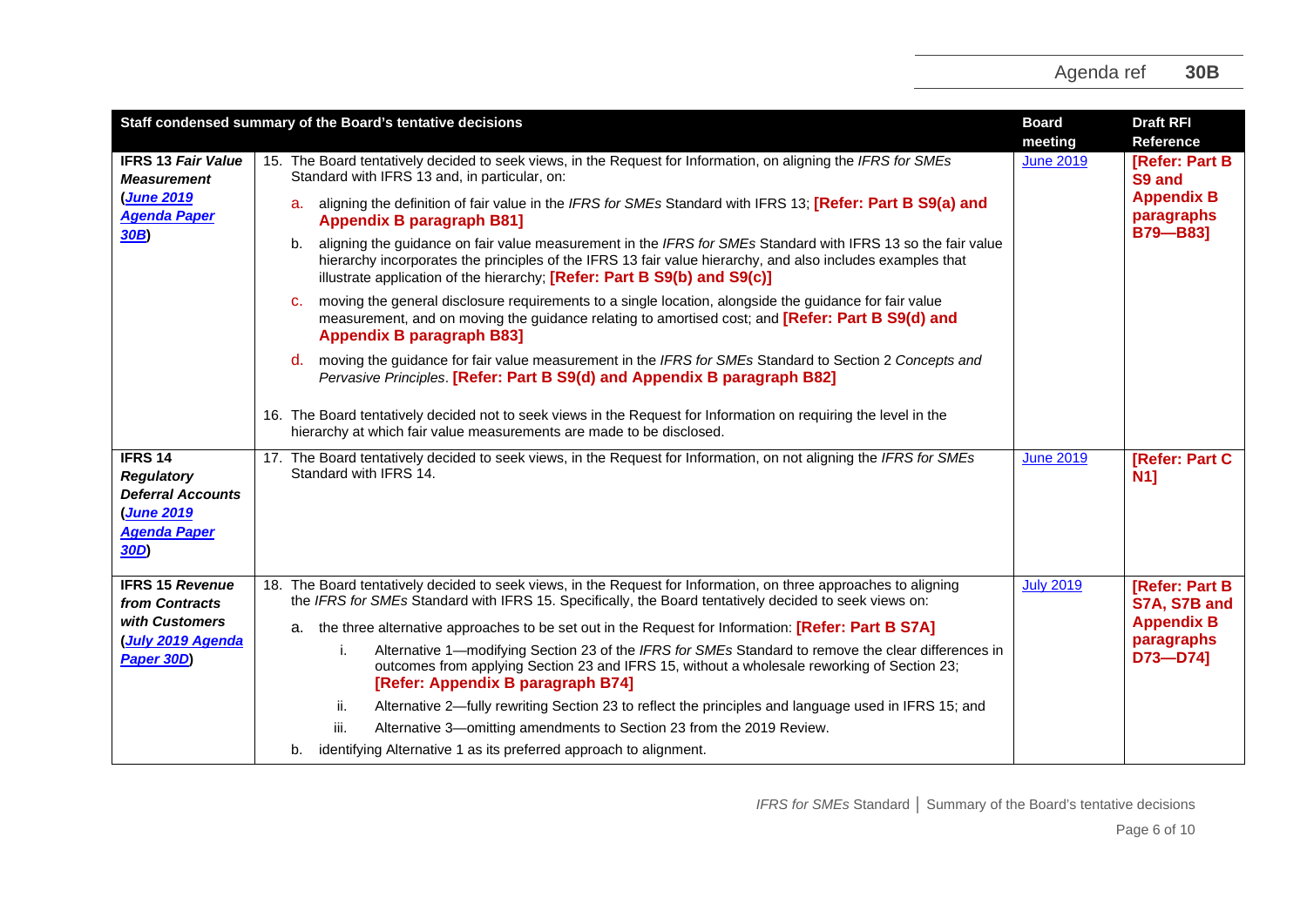|                                                                          | Staff condensed summary of the Board's tentative decisions                                                                                                                                                                                                                                                                                                                                                                                                                                                                                                                                                                                                                                                                                                                                                                                                                                                                                                                                                                                                                                                                                                                                                                                                                                                                                                                                                                                                                                                                                                                                        | <b>Board</b><br>meeting | <b>Draft RFI</b><br><b>Reference</b>                                           |
|--------------------------------------------------------------------------|---------------------------------------------------------------------------------------------------------------------------------------------------------------------------------------------------------------------------------------------------------------------------------------------------------------------------------------------------------------------------------------------------------------------------------------------------------------------------------------------------------------------------------------------------------------------------------------------------------------------------------------------------------------------------------------------------------------------------------------------------------------------------------------------------------------------------------------------------------------------------------------------------------------------------------------------------------------------------------------------------------------------------------------------------------------------------------------------------------------------------------------------------------------------------------------------------------------------------------------------------------------------------------------------------------------------------------------------------------------------------------------------------------------------------------------------------------------------------------------------------------------------------------------------------------------------------------------------------|-------------------------|--------------------------------------------------------------------------------|
|                                                                          | c. whether to provide transition relief, if the Board proceeds to an exposure draft using Alternative 1 or Alternative<br>2, by permitting an entity to continue its current revenue accounting treatment for any contracts already in<br>progress at the transition date or scheduled to be completed within a set time after the transition date. <b>[Refer:</b><br>Part B S7B]                                                                                                                                                                                                                                                                                                                                                                                                                                                                                                                                                                                                                                                                                                                                                                                                                                                                                                                                                                                                                                                                                                                                                                                                                 |                         |                                                                                |
| <b>IFRS 16 Leases</b><br><b>(June 2019</b><br><b>Agenda Paper</b><br>30E | 19. The Board tentatively decided to seek views, in the Request for Information, on aligning the IFRS for SMEs<br>Standard with IFRS 16 and, in particular, on:<br>simplifications to the requirements in IFRS 16, namely:<br>a.<br>introducing recognition exemptions for leases of 12 months or less (short-term leases) and leases of<br>i.<br>low-value assets:<br>exempting entities from the requirement to separate lease components from any associated non-<br>ii.<br>lease components; and<br>iii.<br>simplifying measurement requirements for some variable lease payments, and for optional payments,<br>such as those relating to extension options.<br>additional simplifications, namely:<br>b.<br>removing the quantitative threshold for low value assets and introducing a list of examples to assist<br>j.<br>entities identifying such assets, and on whether the Board should retain the US\$5,000 threshold for<br>leases of low-value assets;<br>providing additional relief to assist entities with identifying the discount rate to be applied when<br>ii.<br>determining the liability; [Refer: Appendix B paragraph B71(a)]<br>providing additional relief to assist entities with determining and reassessing the lease term; [Refer:<br>iii.<br>Appendix B paragraph B71(b)]<br>simplifying the requirements for subsequent measurement (reassessment) of lease liability; [Refer:<br>iv.<br>Appendix B paragraph B71(c)] and<br>retaining the existing finance lease disclosures applying the IFRS for SMEs Standard. [Refer:<br>v.<br>Appendix B paragraph B71(d)] | <b>June 2019</b>        | [Refer: Part B<br>S6 and<br><b>Appendix B</b><br>paragraphs<br><b>B67-B721</b> |
|                                                                          |                                                                                                                                                                                                                                                                                                                                                                                                                                                                                                                                                                                                                                                                                                                                                                                                                                                                                                                                                                                                                                                                                                                                                                                                                                                                                                                                                                                                                                                                                                                                                                                                   |                         |                                                                                |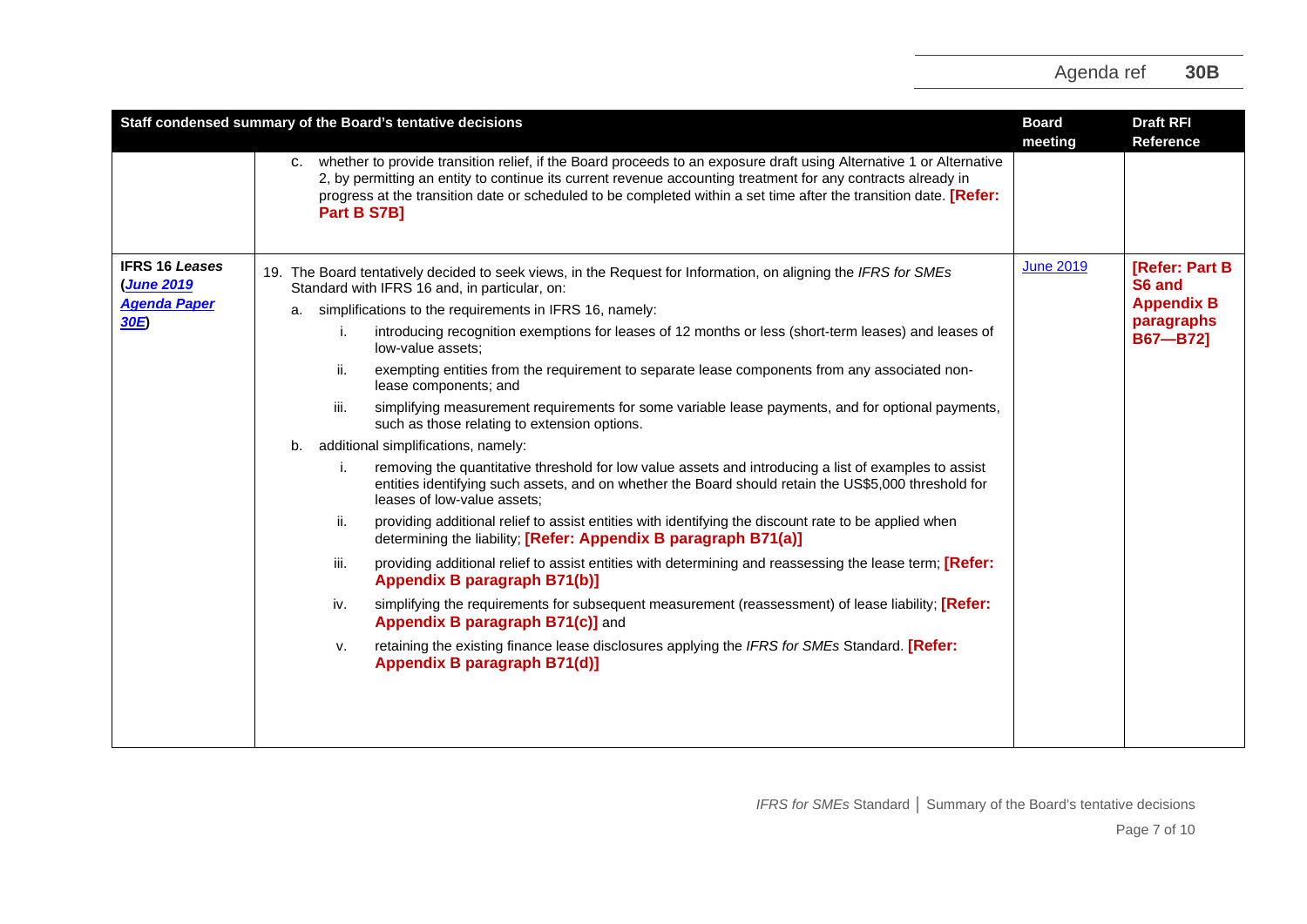|                                                                                                                                              | Staff condensed summary of the Board's tentative decisions                                                                                                                                                                                                                                                                                                                                                                                                                                                                                                                                                                                                                                                                                                                                                                                                                                                                                                                                                            | <b>Board</b><br>meeting  | <b>Draft RFI</b><br><b>Reference</b>                                                       |
|----------------------------------------------------------------------------------------------------------------------------------------------|-----------------------------------------------------------------------------------------------------------------------------------------------------------------------------------------------------------------------------------------------------------------------------------------------------------------------------------------------------------------------------------------------------------------------------------------------------------------------------------------------------------------------------------------------------------------------------------------------------------------------------------------------------------------------------------------------------------------------------------------------------------------------------------------------------------------------------------------------------------------------------------------------------------------------------------------------------------------------------------------------------------------------|--------------------------|--------------------------------------------------------------------------------------------|
| Questions and<br>answers<br>developed by the<br><b>SME</b><br>Implementation<br>Group<br><b>September 2019</b><br><b>Agenda Paper</b><br>30B | 20. The Board decided to seek views on:<br>incorporating into the IFRS for SMEs Standard questions and answers developed by the SME Implementation<br>a.<br>Group;<br>adding the definition of financial guarantee contracts from IFRS 9 Financial Instruments to the IFRS for SMEs<br>b.<br>Standard; and<br>aligning with IFRS 9 the requirements for financial guarantee contracts issued by an entity.<br>c.                                                                                                                                                                                                                                                                                                                                                                                                                                                                                                                                                                                                      | <b>September</b><br>2019 | <b>[Refer: Part B</b><br>S3E and<br><b>Appendix B</b><br>paragraphs<br><b>B38-B451</b>     |
| <b>Cryptocurrency</b><br>(September 2019<br><b>Agenda Paper</b><br>30E                                                                       | 21. The Board decided to seek views on whether holdings of cryptocurrency and issuances of cryptoassets are<br>widespread and material among entities eligible to apply the IFRS for SMEs Standard. [Refer: Part C N2]<br>22. The Board decided not to seek views:<br>on possible alternative approaches to the accounting for cryptocurrency in the IFRS for SMEs Standard.<br>a.<br>on amending Section 34 of the IFRS for SMEs Standard to include requirements on the accounting for<br>b.<br>cryptocurrency.<br>on whether mining and staking activities are widespread and material among entities eligible to apply the IFRS<br>for SMEs Standard.                                                                                                                                                                                                                                                                                                                                                             | <b>September</b><br>2019 | [Refer: Part C<br>N <sub>2</sub> and<br><b>Appendix B</b><br>paragraphs<br><b>B85-B871</b> |
| <b>Amendments to</b><br><b>IFRS Standards</b><br>and IFRIC<br>Interpretations<br><b>July 2019 Agenda</b><br>Paper 30E)                       | 23. The Board reviewed staff recommendations for aligning the IFRS for SMEs Standard with IFRIC Interpretations and<br>amendments to IFRS Standards not incorporated in the IFRS for SMEs Standard. The Board tentatively decided to<br>seek views on these recommendations in the Request for Information. The staff recommended that the Board seek<br>views, in the Request for Information, on aligning the IFRS for SMEs Standard with the following IFRIC<br>Interpretations and amendments to IFRS Standards modified to reflect the needs of users of SMEs' financial<br>statements: [Refer: Part B S10(a) and S10(c)]<br>Definition of Material (Amendments to IAS 1 and IAS 8); [Refer: Appendix A Table A1]<br>а.<br>Disclosure Initiative (Amendments to IAS 7); [Refer: Appendix A Table A1]<br>b.<br>*Annual Improvements to IFRS Standards 2011-2013 Cycle (IAS 40); [Refer: Appendix A Table A3]<br>c.<br>Transfers of Investment Property (Amendments to IAS 40); [Refer: Appendix A Table A1]<br>d. | <b>July 2019</b>         |                                                                                            |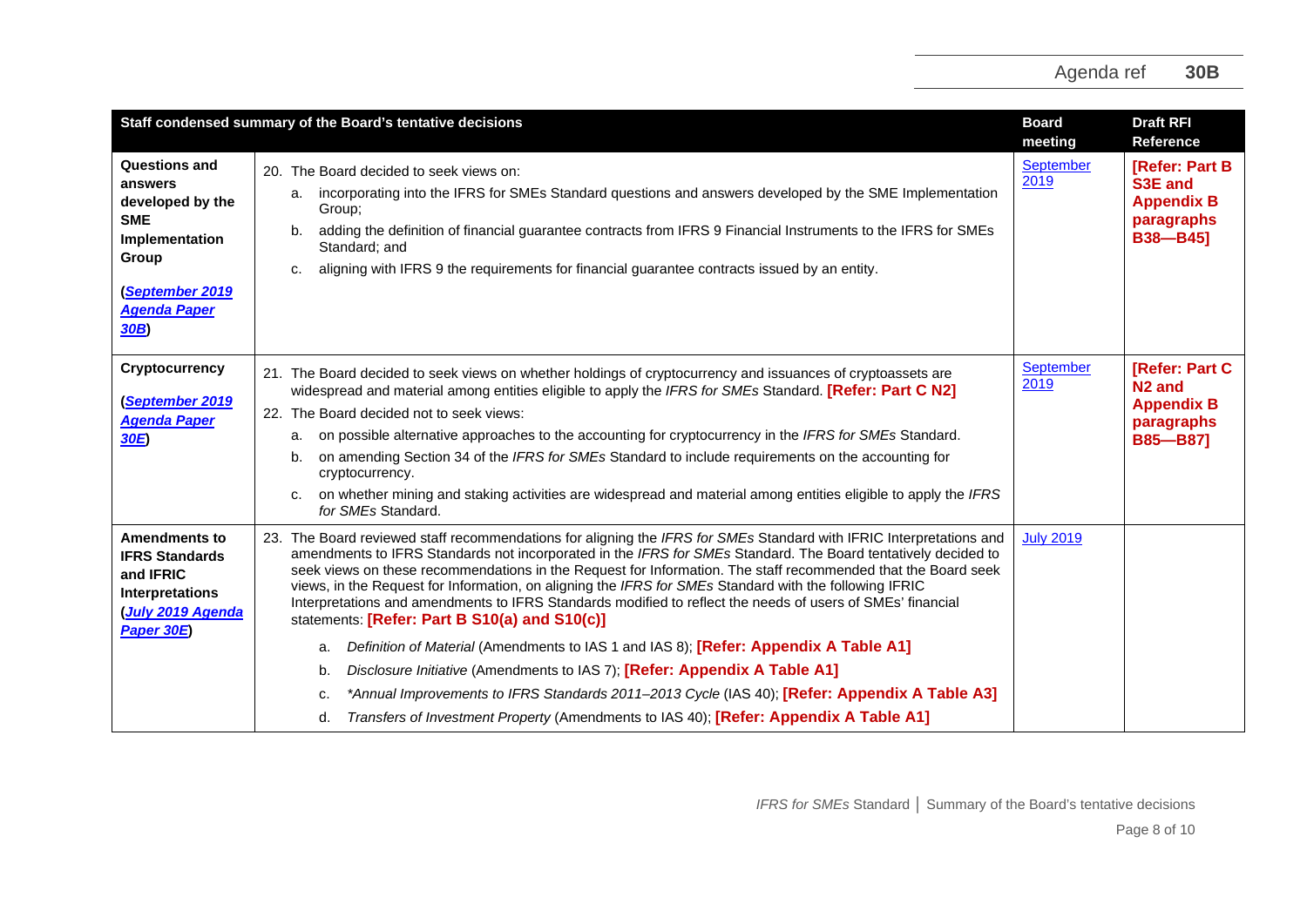| Staff condensed summary of the Board's tentative decisions                                                                                                                                                                                                                                                                                                                                                                                                                                                                                                                                                                                                                                                            | <b>Board</b><br>meeting | <b>Draft RFI</b><br><b>Reference</b> |
|-----------------------------------------------------------------------------------------------------------------------------------------------------------------------------------------------------------------------------------------------------------------------------------------------------------------------------------------------------------------------------------------------------------------------------------------------------------------------------------------------------------------------------------------------------------------------------------------------------------------------------------------------------------------------------------------------------------------------|-------------------------|--------------------------------------|
| Clarification of Acceptable Methods of Depreciation and Amortisation (Amendments to IAS 16 and IAS<br>е.<br>38); [Refer: Appendix A Table A1]                                                                                                                                                                                                                                                                                                                                                                                                                                                                                                                                                                         |                         |                                      |
| Annual Improvements to IFRSs 2010-2012 Cycle (IFRS 2); [Refer: Appendix A Table A1]<br>f.                                                                                                                                                                                                                                                                                                                                                                                                                                                                                                                                                                                                                             |                         |                                      |
| Classification and Measurement of Share-based Payment Transactions (Amendments to IFRS 2); [Refer:<br>g.<br><b>Appendix A Table A1]</b>                                                                                                                                                                                                                                                                                                                                                                                                                                                                                                                                                                               |                         |                                      |
| *IFRIC 23 Uncertainty over Income Tax Treatments; [Refer: Appendix A Table A3]<br>h.                                                                                                                                                                                                                                                                                                                                                                                                                                                                                                                                                                                                                                  |                         |                                      |
| *Recognition of Deferred Tax Assets for Unrealised Losses (Amendments to IAS 12); [Refer: Appendix<br>A Table A3]                                                                                                                                                                                                                                                                                                                                                                                                                                                                                                                                                                                                     |                         |                                      |
| Agriculture: Bearer Plants (Amendments to IAS 16 and IAS 41); [Refer: Appendix A Table A1]                                                                                                                                                                                                                                                                                                                                                                                                                                                                                                                                                                                                                            |                         |                                      |
| k. *IFRIC 21 Levies; [Refer: Appendix A Table A3] and                                                                                                                                                                                                                                                                                                                                                                                                                                                                                                                                                                                                                                                                 |                         |                                      |
| *IFRIC 22 Foreign Currency Transactions and Advance Consideration. [Refer: Appendix A Table A3]                                                                                                                                                                                                                                                                                                                                                                                                                                                                                                                                                                                                                       |                         |                                      |
| Note: * IFRIC Interpretations and amendments to IFRS Standards on which the Board is seeking further information on<br>whether to align the IFRS for SMEs Standard. [Refer: Part B S10(c) and Appendix A Table A3]<br>24. The Board reviewed staff recommendations for not aligning the IFRS for SMEs Standard with amendments to IFRS<br>Standards not incorporated in the IFRS for SMEs Standard. The Board tentatively decided to seek views on these<br>recommendations in the Request for Information. The staff recommended that the Board seek views, in the<br>Request for Information, on not aligning the IFRS for SMEs Standard with the following amendments to IFRS<br>Standards: [Refer: Part B S10(b)] |                         |                                      |
| a. Applying IFRS 9 Financial Instruments with IFRS 4 Insurance Contracts; [Refer: Appendix A Table<br>A2]                                                                                                                                                                                                                                                                                                                                                                                                                                                                                                                                                                                                             |                         |                                      |
| Disclosure Initiative (Amendments to IAS 1); [Refer: Appendix A Table A2]<br>b.                                                                                                                                                                                                                                                                                                                                                                                                                                                                                                                                                                                                                                       |                         |                                      |
| Consolidated Financial Statements, Joint Arrangements and Disclosure of Interests in Other Entities:<br>c.<br>Transition Guidance (Amendments to IFRS 10, IFRS 11 and IFRS 12); [Refer: Appendix A Table A2]                                                                                                                                                                                                                                                                                                                                                                                                                                                                                                          |                         |                                      |
| Annual Improvements to IFRS Standards 2014-2016 Cycle (IFRS 12); [Refer: Appendix A Table A2]<br>d.                                                                                                                                                                                                                                                                                                                                                                                                                                                                                                                                                                                                                   |                         |                                      |
| Annual Improvements to IFRS Standards 2012-2014 Cycle (IFRS 7); [Refer: Appendix A Table A2]<br>е.                                                                                                                                                                                                                                                                                                                                                                                                                                                                                                                                                                                                                    |                         |                                      |
| Novation of Derivatives and Continuation of Hedge Accounting; [Refer: Appendix A Table A2]                                                                                                                                                                                                                                                                                                                                                                                                                                                                                                                                                                                                                            |                         |                                      |